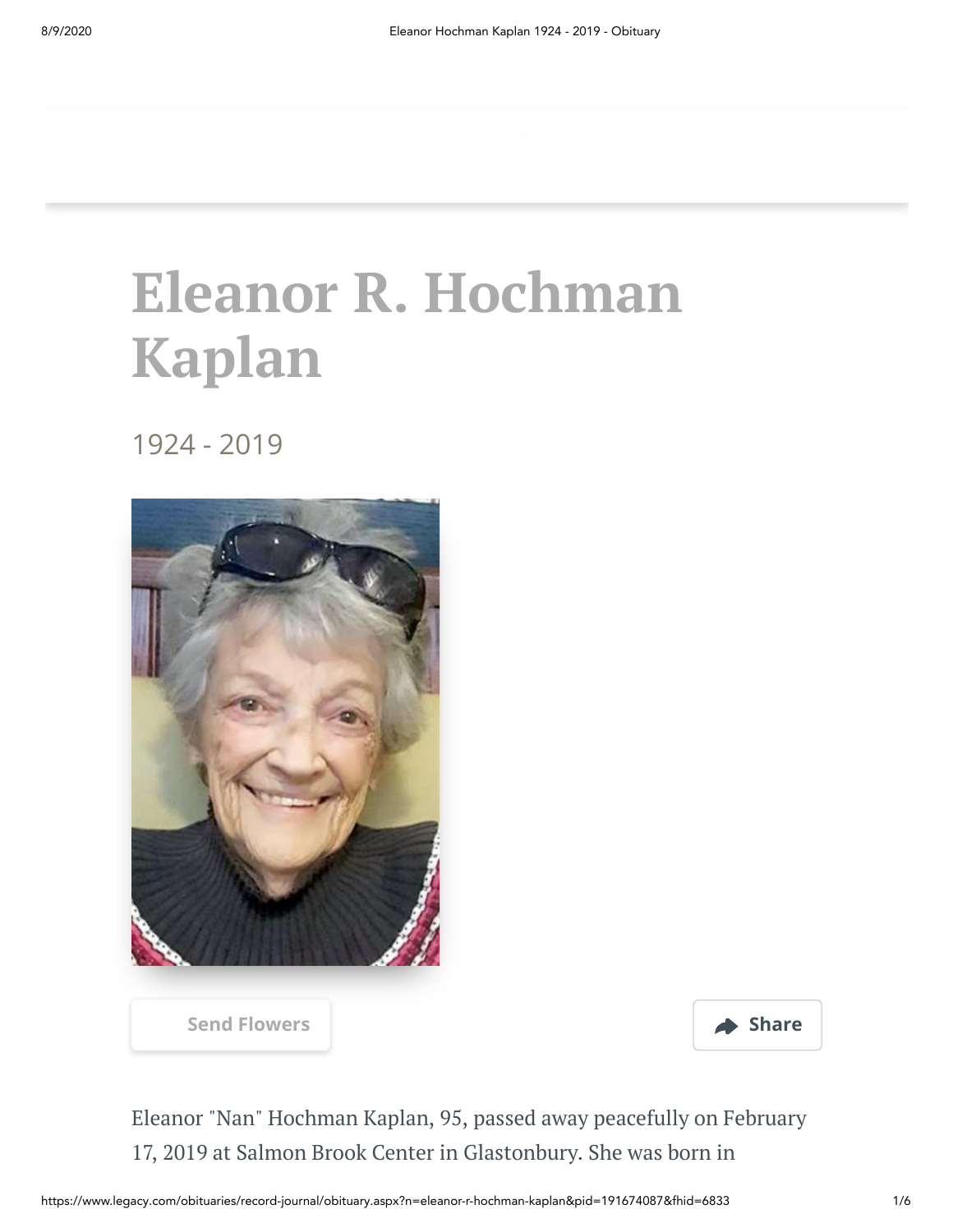Holdingford, MN on January 18, 1924 to Maurice and Helen Kohn. She participated in various sports in high school in Crookston, MN and music was always an important part of her family life. Her parents and all the siblings played musical instruments and Nan also took formal lessons in dance, including tap, jazz and ballet. She continued to perform for most of her life, including shows with the Red Hat Society while living in MD in her eighties.

Nan married George Hochman shortly after World War II and together they raised three children: Michael, Debby and Stephen. She enjoyed vacations, especially to Cape Cod, playing cards, Scrabble, reading, trips to the casino and any activity that involved family. She had an eye for fashion and enjoyed being co-owner of a ladies' boutique, the Merry Den, in Meriden, CT for several years. She later worked for Meriden Social Services and also Baker & Taylor Publishing Company when the family moved to NJ in 1973. After going through a divorce in 1980, Nan moved to FL and later married Mike Kaplan in Lake Worth, Florida. She lived her last years in Florida, Maryland and Connecticut and even dabbled in racehorse ownership in the late 1980's She will best be remembered for her love of family and devotion to those close to her.

Nan is survived by her children, Michael Hochman and wife Nancy of Bethpage, NY; Debby Epp and husband Charlie of Wethersfield; Stephen Hochman and wife Judy of Westminster, MD; grandchildren, Jeff and Cassandra Epp; step-granddaughter, Nancy Pantino; step-great grandchildren, Anthony and Carlo of NY and several nieces and nephews. Besides her parents, she was predeceased by two brothers, Mannie and Parker and two sisters, Edith and Muriel, as well as a beloved nephew, Jeffrey Ettinger of CA and both of her former husbands.

A gathering for family and friends to celebrate Nan's life will be held at a later date. Donations in her name may be sent to the American Diabetes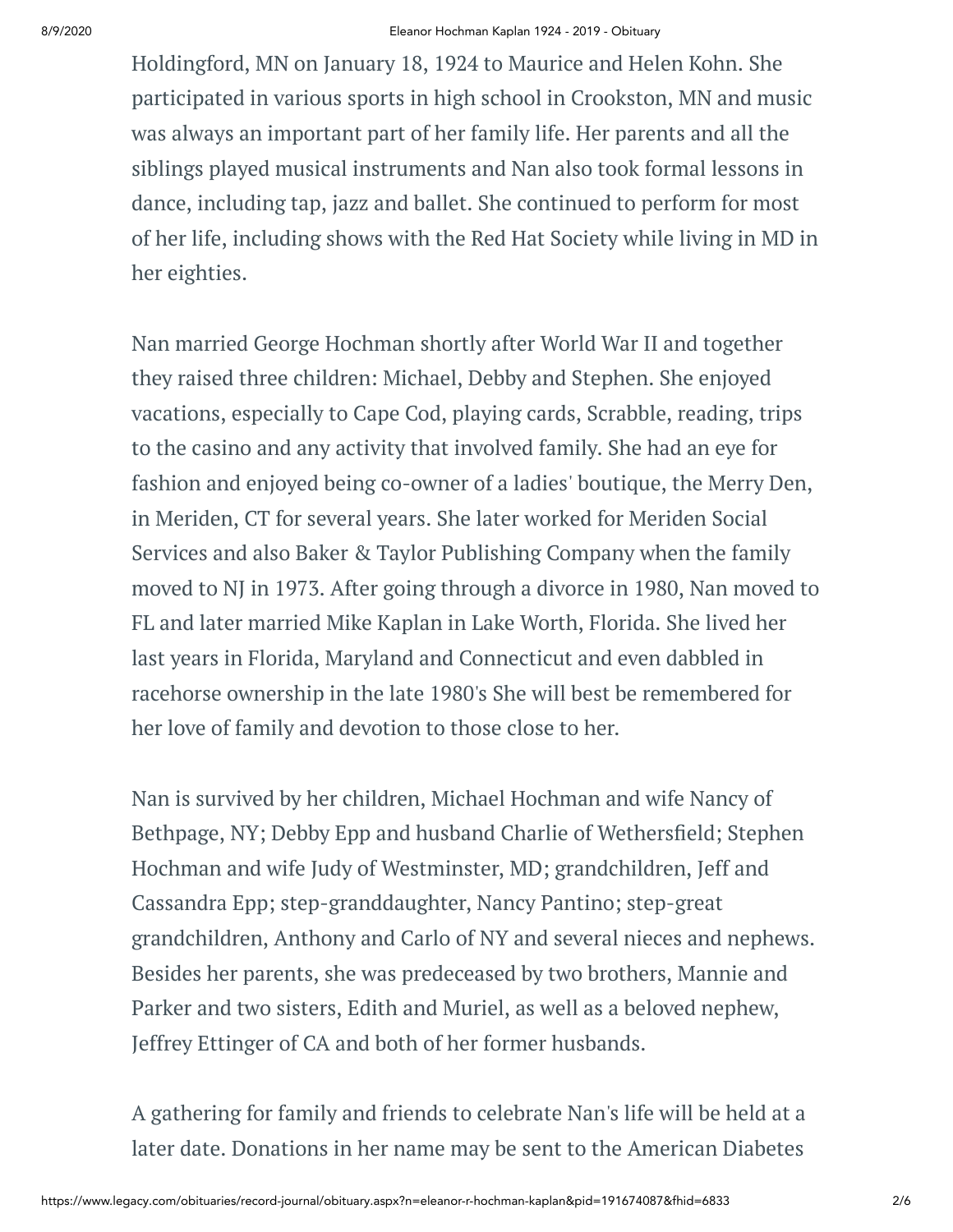Association (https://donations. [diabetes.org](http://diabetes.org/)). For online condolences, please visit [www.jferryfh.com](http://www.jferryfh.com/).

# murecordjournal.com

To Plant Memorial Trees in memory, please visit our **[Sympathy](https://sympathy.legacy.com/en-us/funeral-flowers/name/eleanor-hochman-kaplan-funeral-flowers/p191674087/?affiliateId=1504&pm=240) Store**.

Published in The Record-Journal from Feb. 27 to Feb. 28, 2019.

**[Hochman Kaplan Pages](https://adclick.g.doubleclick.net/pcs/click?xai=AKAOjstMgssPVZkrJKb8CKkIS7UgBatHwsUwbvR95R5Bwgx6wjPWLFyDxHzlFbMbJjOjRhmlmI1Ok-XuHKOhIyvWo0xJoiakG98P0qSu22xquRWAD7S6dR-x8DZjgQO0pv98fYLTuxQX98S2J-sgOgQPd0EKN_fmKDYi1-KM2JzFXIlVseYnXzsSkQgc9qfPSqktE1mt8SM736EPxNuKLfGZncqRs_KVWtiOtwtuq79rOe47ctneZ2zMtM3N2gxI3WvVcbJU7-SvdrZPhqSFjPso7-tPuelC9J6_gyfj1lrWpDorDG5uEI0Z5g&sig=Cg0ArKJSzLPrkRO36BknEAE&urlfix=1&adurl=https://prf.hn/click/camref:1101l3yjc/adref:77841/destination:https://www.ancestry.com/cs/partner-records%3FflowId%3DpartnersBirth%26gsfn%3DEleanor%26gsln%3DHochman+Kaplan)** See more records on Ancestry

#### **MEMORIAL EVENTS**

No memorial events are currently scheduled. To offer your sympathy during this difficult time, you can now have memorial trees planted in a National Forest in memory of your loved one.

Funeral services provided by

John J. [Ferry](https://jferryfh.com/) & Son

[88 East Main Street](https://maps.google.com/?q=88%20East%20Main%20Street%20Meriden,%20CT%2006450)

Meriden, CT 06450

[203-235-3338](tel:2032353338)

**[Plant Memorial Trees](https://sympathy.legacy.com/en-us/funeral-flowers/name/eleanor-hochman-kaplan-funeral-flowers/p191674087/?affiliateId=1504&pm=271)**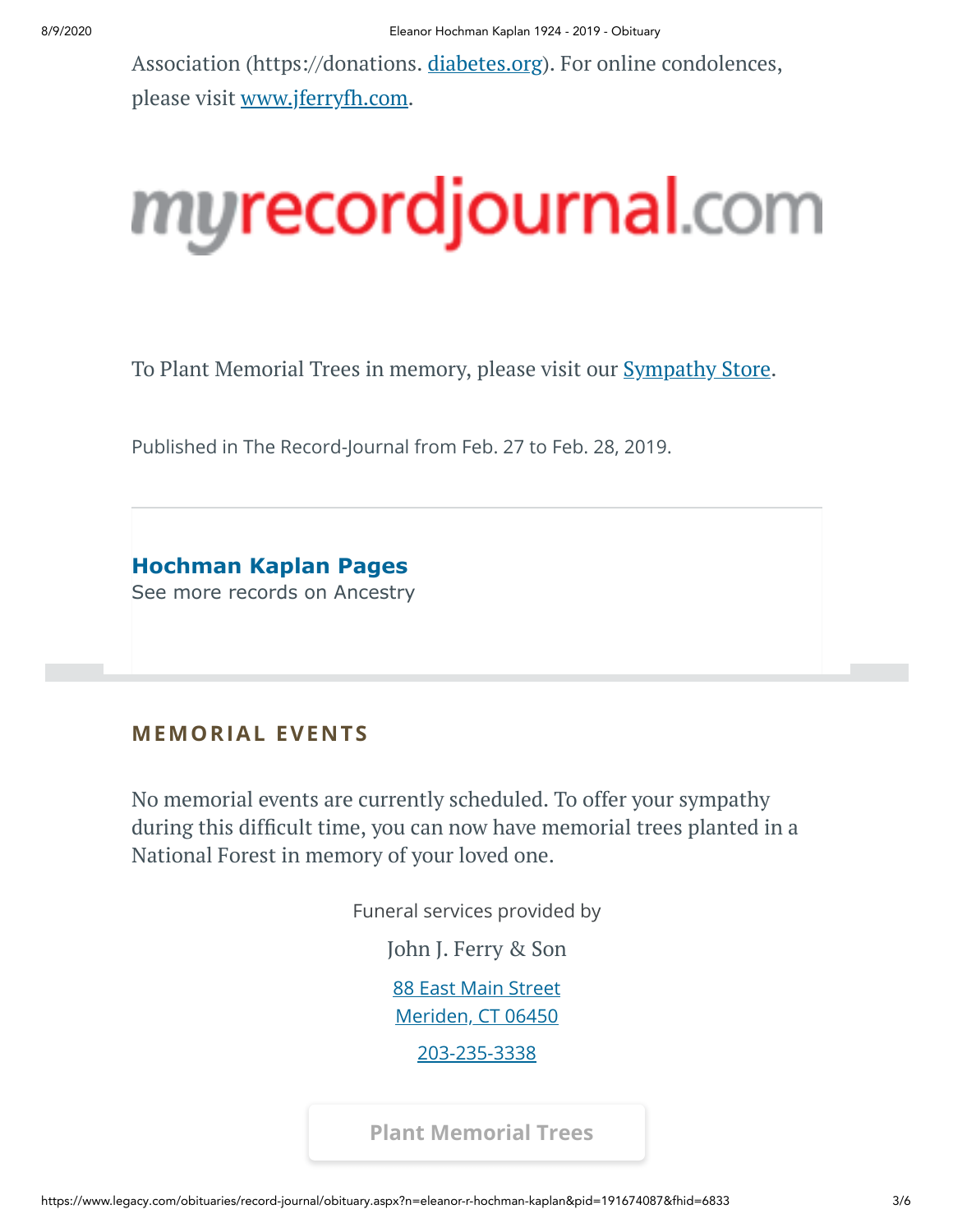#### **MEMORIES & CO N DOLE N CES**

Guest Book sponsored by John J. Ferry & Son

What would you like to say about Eleanor?

Not sure what to say?  $\blacktriangleright$ 

Add a photo

Your Name

Your Email Address

Your Relationship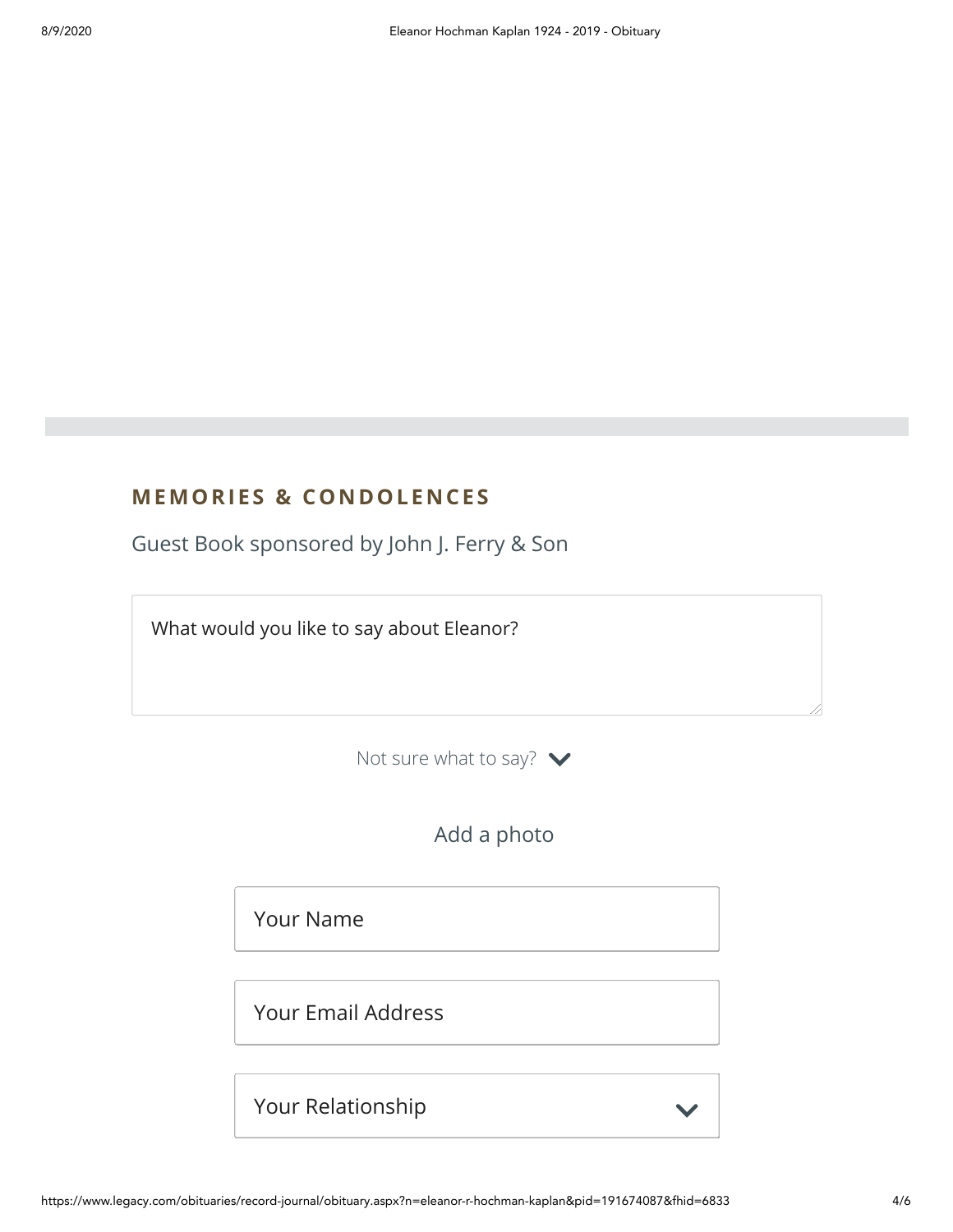$\boxdot$  Get email updates for this page

#### **Add Memory**

[Posting Guidelines](https://www.legacy.com/guestbooks/posting-guidelines.aspx?n=Eleanor-Hochman%20Kaplan&pid=191674087) | [FAQ](https://www.legacy.com/guestbooks/faq.aspx?n=Eleanor-Hochman%20Kaplan&pid=191674087)

#### **1 entry**

March 4, 2019

Offering my deepest sympathy. May our heavenly Father comfort you through this difficult period. 1 Peter 5:6,7 DJ Philadelphia, PA.

#### **INVITE OTHERS TO ADD MEMORIES**

Share to let others add their own memories and condolences



#### **ADVICE & SUPPORT**

**[The Five Stages of Grief](https://www.legacy.com/news/advice-and-support/article/the-five-stages-of-grief)**

**[Sympathy Advice](https://www.legacy.com/news/advice-and-support/article/sympathy-and-condolence-advice)**